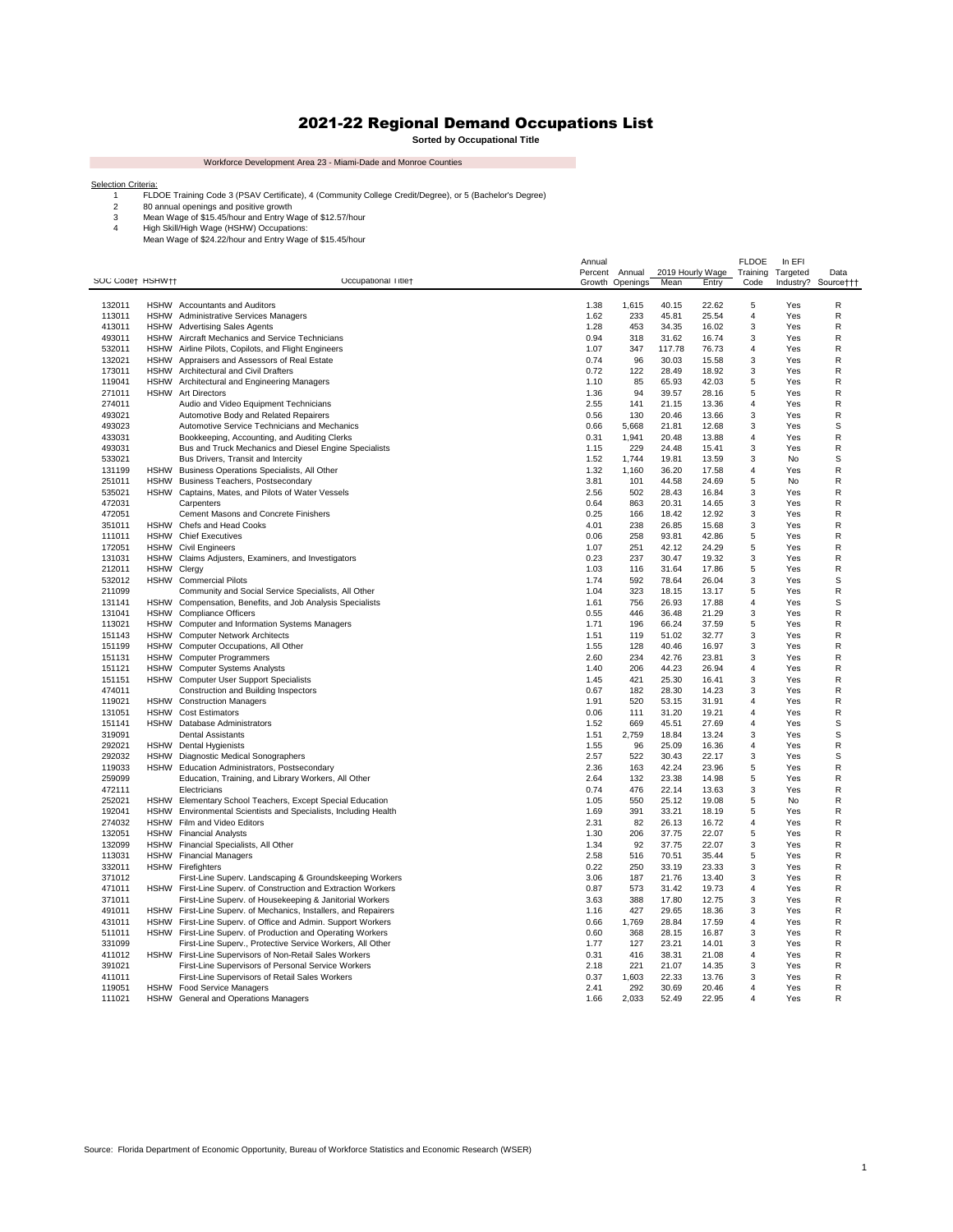## 2021-22 Regional Demand Occupations List

**Sorted by Occupational Title**

 $\sim 100$ 

Workforce Development Area 23 - Miami-Dade and Monroe Counties

**College** 

FLDOE Training Code 3 (PSAV Certificate), 4 (Community College Credit/Degree), or 5 (Bachelor's Degree)

Selection Criteria:<br>
1 ELDOE Training Code 3 (PSAV Certificate), 4 (Community<br>
2 80 annual openings and positive growth<br>
3 Mean Wage of \$15.45/hour and Entry Wage of \$15.57/hour<br>
4 High Skill/High Wage (HSHW) Occupations:<br>

| SOC Code† HSHW†† |                            | Occupational Titlet                                                                                            | Annual<br>Percent | Annual          | 2019 Hourly Wage |                | <b>FLDOE</b><br>Training | In EFI<br>Targeted | Data                |
|------------------|----------------------------|----------------------------------------------------------------------------------------------------------------|-------------------|-----------------|------------------|----------------|--------------------------|--------------------|---------------------|
|                  |                            |                                                                                                                |                   | Growth Openings | Mean             | Entry          | Code                     |                    | Industry? Source††† |
| 472121           |                            | Glaziers                                                                                                       | 1.69              | 721             | 20.30            | 15.19          | 3                        | Yes                | S                   |
| 271024<br>211091 | <b>HSHW</b><br><b>HSHW</b> | <b>Graphic Designers</b><br><b>Health Educators</b>                                                            | 0.72<br>2.06      | 316<br>91       | 26.03<br>35.57   | 17.89<br>17.44 | 4<br>5                   | Yes<br>Yes         | R<br>R              |
| 292099           |                            | Health Technologists and Technicians, All Other                                                                | 1.72              | 941             | 21.43            | 13.45          | 3                        | Yes                | S                   |
| 499021           |                            | Heating, A.C., and Refrigeration Mechanics and Installers                                                      | 0.40              | 284             | 20.83            | 15.06          | 3                        | Yes                | R                   |
| 533032           |                            | Heavy and Tractor-Trailer Truck Drivers                                                                        | 1.25<br>0.29      | 2,130           | 20.27            | 12.97          | 3                        | Yes                | R<br>R              |
| 434161<br>113121 | <b>HSHW</b>                | Human Resources Assistants, Exc. Payroll<br>Human Resources Managers                                           | 1.57              | 114<br>96       | 18.11<br>56.20   | 13.28<br>32.95 | 3<br>5                   | Yes<br>Yes         | R                   |
| 131071           | <b>HSHW</b>                | Human Resources Specialists                                                                                    | 1.67              | 575             | 28.39            | 17.29          | 5                        | Yes                | R                   |
| 172112           |                            | <b>HSHW</b> Industrial Engineers                                                                               | 1.40              | 95              | 34.97            | 23.10          | 5                        | Yes                | R                   |
| 499041           |                            | <b>Industrial Machinery Mechanics</b>                                                                          | 1.29              | 199             | 21.75            | 14.04          | 3                        | Yes                | R                   |
| 537051<br>151122 | <b>HSHW</b>                | Industrial Truck and Tractor Operators<br><b>Information Security Analysts</b>                                 | 1.40<br>1.80      | 3,811<br>565    | 18.34<br>43.26   | 12.37<br>26.49 | 3<br>3                   | Yes<br>Yes         | S<br>S              |
| 413021           |                            | <b>Insurance Sales Agents</b>                                                                                  | 1.42              | 546             | 31.99            | 14.86          | 3                        | Yes                | R                   |
| 271025           |                            | <b>Interior Designers</b>                                                                                      | 0.72              | 89              | 28.57            | 13.69          | 4                        | Yes                | R                   |
| 252012<br>292061 | <b>HSHW</b>                | Kindergarten Teachers, Except Special Education<br>Licensed Practical and Licensed Vocational Nurses           | 1.46<br>1.25      | 107<br>517      | 26.07<br>22.86   | 21.96<br>19.64 | 5<br>3                   | No<br>Yes          | R<br>R              |
| 434131           |                            | Loan Interviewers and Clerks                                                                                   | 1.29              | 147             | 21.01            | 13.84          | 3                        | Yes                | R                   |
| 132072           | <b>HSHW</b>                | Loan Officers                                                                                                  | 0.81              | 253             | 38.56            | 18.49          | $\overline{\mathbf{4}}$  | Yes                | R                   |
| 131081           |                            | HSHW Logisticians                                                                                              | 2.06              | 214             | 27.08            | 15.74          | 5                        | Yes                | R                   |
| 499071           |                            | Maintenance and Repair Workers, General                                                                        | 1.67              | 11,523          | 18.01            | 12.39          | 3<br>5                   | Yes                | S<br>R              |
| 131111<br>119199 |                            | HSHW Management Analysts<br>HSHW Managers, All Other                                                           | 2.58<br>1.32      | 910<br>733      | 37.11<br>47.46   | 17.82<br>24.50 | 4                        | Yes<br>Yes         | R                   |
| 131161           |                            | HSHW Market Research Analysts and Marketing Specialists                                                        | 2.85              | 679             | 31.14            | 17.85          | 5                        | Yes                | R                   |
| 112021           | <b>HSHW</b>                | <b>Marketing Managers</b>                                                                                      | 1.57              | 165             | 60.78            | 30.70          | 5                        | Yes                | R                   |
| 119111           |                            | HSHW Medical and Health Services Managers                                                                      | 3.74              | 324             | 53.63            | 28.36          | 5                        | Yes                | R                   |
| 292010<br>319092 |                            | Medical and Clinical Laboratory Technologists and Technicians<br><b>Medical Assistants</b>                     | 1.20<br>2.88      | 206<br>1,135    | 25.47<br>17.06   | 15.42<br>13.31 | 4.00<br>3                | Yes<br>Yes         | R<br>R              |
| 292071           |                            | Medical Records and Health Information Technicians                                                             | 1.80              | 1,267           | 21.43            | 13.45          | 4                        | Yes                | S                   |
| 436013           |                            | <b>Medical Secretaries</b>                                                                                     | 1.73              | 530             | 16.07            | 12.71          | 3                        | Yes                | R                   |
| 131121           | <b>HSHW</b>                | Meeting, Convention, and Event Planners                                                                        | 3.49              | 187             | 25.47            | 16.33          | 4                        | Yes                | R                   |
| 252022<br>493042 | <b>HSHW</b>                | Middle School Teachers, Exc. Special & Voc. Education<br>Mobile Heavy Equipment Mechanics, Except Engines      | 1.04<br>0.63      | 245<br>92       | 26.13<br>23.16   | 17.90<br>15.72 | 5<br>3                   | No<br>Yes          | R<br>R              |
| 151142           | <b>HSHW</b>                | Network and Computer Systems Administrators                                                                    | 1.29              | 203             | 40.80            | 25.56          | 4                        | Yes                | R                   |
| 472073           |                            | Operating Engineers/Construction Equipment Operators                                                           | 0.94              | 249             | 22.47            | 15.76          | 3                        | Yes                | R                   |
| 472141           |                            | Painters, Construction and Maintenance                                                                         | 0.82              | 334             | 17.04            | 12.72          | 3                        | Yes                | R                   |
| 232011<br>132052 | <b>HSHW</b><br><b>HSHW</b> | Paralegals and Legal Assistants<br>Personal Financial Advisors                                                 | 1.62<br>2.42      | 902<br>297      | 26.33<br>59.55   | 17.24<br>21.29 | 3<br>5                   | Yes<br>Yes         | R<br>R              |
| 292052           |                            | Pharmacy Technicians                                                                                           | 1.70              | 2,962           | 16.45            | 12.67          | 3                        | Yes                | S                   |
| 319097           |                            | Phlebotomists                                                                                                  | 3.11              | 207             | 16.43            | 12.84          | 3                        | Yes                | R                   |
| 312021           | <b>HSHW</b>                | <b>Physical Therapist Assistants</b>                                                                           | 3.26              | 117             | 29.43            | 19.66          | 4                        | Yes                | R                   |
| 291071<br>472151 | <b>HSHW</b>                | <b>Physician Assistants</b><br>Pipelayers                                                                      | 4.34<br>1.39      | 91<br>559       | 50.27<br>19.38   | 33.66<br>16.19 | 5<br>3                   | Yes<br>Yes         | R<br>S              |
| 472152           |                            | Plumbers, Pipefitters, and Steamfitters                                                                        | 0.57              | 364             | 20.83            | 13.85          | 3                        | Yes                | R                   |
| 333051           | <b>HSHW</b>                | Police and Sheriff's Patrol Officers                                                                           | 0.31              | 504             | 33.25            | 24.75          | 3                        | No                 | R                   |
| 251199           | <b>HSHW</b>                | Postsecondary Teachers, All Other                                                                              | 1.66              | 2,041           | 33.61            | 17.29          | 4                        | No                 | S                   |
| 272012<br>119141 | <b>HSHW</b>                | <b>Producers and Directors</b><br>HSHW Property, Real Estate & Community Association Managers                  | 1.75<br>1.20      | 246<br>607      | 37.30<br>31.71   | 18.63<br>15.62 | 5<br>4                   | Yes<br>Yes         | R<br>R              |
| 292053           |                            | <b>Psychiatric Technicians</b>                                                                                 | 1.66              | 125             | 15.89            | 12.74          | 3                        | Yes                | R                   |
| 273031           |                            | HSHW Public Relations Specialists                                                                              | 1.03              | 308             | 31.11            | 17.02          | 5                        | Yes                | R                   |
| 292034           | <b>HSHW</b>                | Radiologic Technologists                                                                                       | 1.61              | 143             | 28.17            | 20.47          | 3                        | Yes                | R                   |
| 419021<br>419022 | <b>HSHW</b>                | <b>Real Estate Brokers</b><br>Real Estate Sales Agents                                                         | 1.71<br>1.64      | 96<br>830       | 26.37<br>32.94   | 16.21<br>14.59 | 3<br>3                   | No<br>Yes          | R<br>R              |
| 291141           | <b>HSHW</b>                | <b>Registered Nurses</b>                                                                                       | 1.26              | 1,726           | 33.28            | 24.81          | 4                        | Yes                | R                   |
| 291126           | <b>HSHW</b>                | <b>Respiratory Therapists</b>                                                                                  | 2.44              | 103             | 28.24            | 23.93          | $\overline{\mathbf{4}}$  | Yes                | R                   |
| 472181           |                            | Roofers                                                                                                        | 0.85              | 262             | 19.27            | 13.72          | 3                        | No                 | R                   |
| 535011<br>112022 | <b>HSHW</b>                | Sailors and Marine Oilers<br>Sales Managers                                                                    | 2.21<br>1.43      | 555<br>377      | 15.40<br>63.84   | 13.35<br>29.41 | 3<br>5                   | No<br>Yes          | S<br>R              |
| 414011           |                            | Sales Representatives, Wholesale & Mfg, Tech. & Sci. Prod.                                                     | 0.75              | 345             | 38.98            | 15.35          | 3                        | Yes                | R                   |
| 414012           |                            | Sales Representatives, Wholesale and Manufacturing, Other                                                      | 0.74              | 1,976           | 27.81            | 12.95          | 3                        | Yes                | R                   |
| 252031           | HSHW                       | Secondary School Teachers, Exc. Special and Voc. Ed.                                                           | 1.12              | 677             | 26.21            | 19.90          | 5                        | No                 | R                   |
| 413031<br>492098 | <b>HSHW</b>                | Securities and Financial Services Sales Agents<br>Security and Fire Alarm Systems Installers                   | 1.64<br>1.28      | 623<br>121      | 39.66<br>22.20   | 17.85<br>16.20 | 5<br>3                   | Yes<br>No          | R<br>R              |
| 472211           |                            | Sheet Metal Workers                                                                                            | 0.19              | 104             | 21.57            | 16.23          | 3                        | Yes                | R                   |
| 119151           |                            | HSHW Social and Community Service Managers                                                                     | 2.04              | 81              | 32.22            | 20.70          | 4                        | Yes                | R                   |
| 211093           |                            | Social and Human Service Assistants                                                                            | 2.01              | 1,660           | 19.09            | 13.25          | 3                        | Yes                | S                   |
| 151132<br>151133 | <b>HSHW</b><br><b>HSHW</b> | Software Developers, Applications<br>Software Developers, Systems Software                                     | 1.96<br>1.76      | 346<br>137      | 44.80<br>44.80   | 29.47<br>29.47 | 4<br>5                   | Yes<br>Yes         | R<br>R              |
| 211018           |                            | Substance Abuse, Behavioral Disorder, and Mental Health Counselors                                             | 2.43              | 316             | 22.75            | 14.34          | 5                        | No                 | R                   |
| 472221           |                            | Structural Iron and Steel Workers                                                                              | 1.87              | 506             | 21.16            | 16.08          | 3                        | Yes                | S                   |
| 292055           |                            | <b>Surgical Technologists</b>                                                                                  | 1.47              | 106             | 21.51            | 14.98          | 3                        | Yes                | R                   |
| 492022<br>499052 |                            | HSHW Telecommunications Equipment Installers and Repairers<br>Telecommunications Line Installers and Repairers | 0.58<br>1.68      | 2,258<br>88     | 28.37<br>20.92   | 19.41<br>14.74 | 3<br>3                   | Yes<br>Yes         | S<br>R              |
| 472044           |                            | Tile and Marble Setters                                                                                        | 1.67              | 80              | 17.52            | 15.53          | 3                        | Yes                | R                   |
| 131151           |                            | HSHW Training and Development Specialists                                                                      | 1.34              | 230             | 29.80            | 17.91          | 5                        | Yes                | R                   |
| 113071           |                            | HSHW Transportation, Storage, and Distribution Managers                                                        | 1.57              | 125             | 45.75            | 26.03          | 4                        | Yes                | R                   |

Source: Florida Department of Economic Opportunity, Bureau of Workforce Statistics and Economic Research (WSER)